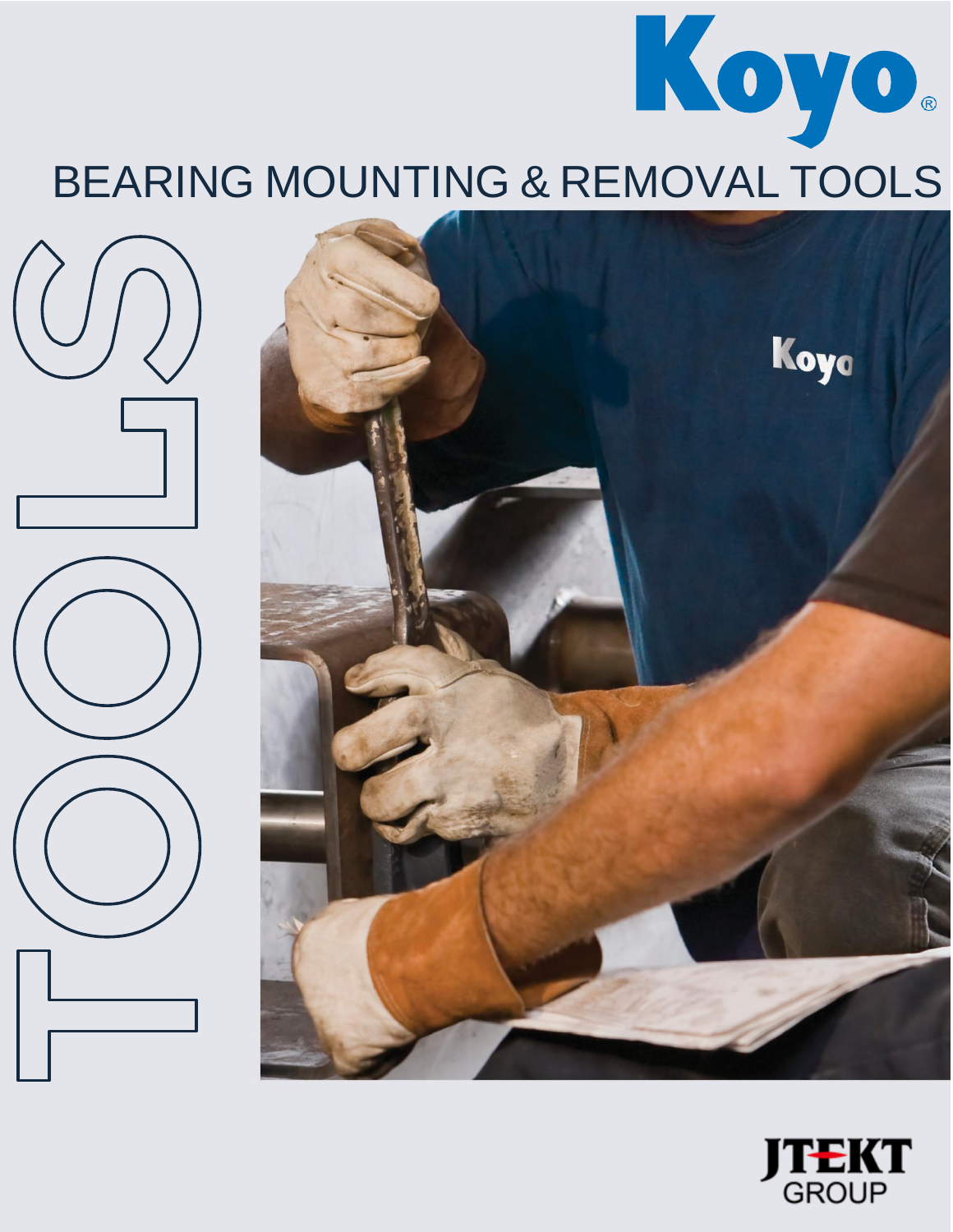#### **Induction Heaters**

Induction heating is a fast and controlled heating method to help facilitate shrink-fit mounting of bearings and other shaft-fitted components. It is a safe and environmentally friendly alternative to traditional heating methods such as ovens, oil baths, or blow torches. Koyo induction heaters ensure optimum control during the heating process, automatically regulating the most efficient use of power to provide balanced and fast heating.

- $\Box$  Correct mounting can lengthen the life span of bearings
- **Automatic time or temperature control**
- □ Components are automatically demagnetized at the end of the heating cycle
- □ Environmentally friendly: no smoke, fumes or oil waste
- Xtreme Series SXT models BH350 & BH520 provide faster heating and allows the component to be oriented horizontally or vertically



BH350SXT

| Type                                       | <b>BH240P</b>           | <b>BH350SXT</b>                  | <b>BH520SXT</b>                    |  |  |  |  |
|--------------------------------------------|-------------------------|----------------------------------|------------------------------------|--|--|--|--|
| Capacity (Maximum)                         | 1.8 kVA                 | 1.8 kVA                          | 1.8 kVA                            |  |  |  |  |
| Characteristics                            | Portable                | <b>Xtreme Series</b><br>Portable | <b>Xtreme Series</b><br>Stationary |  |  |  |  |
| Voltage                                    | <b>120V</b><br>50/60 Hz | <b>120V</b><br>50/60 Hz          | <b>120V</b><br>50/60 Hz            |  |  |  |  |
| Pole Section (mm)                          | 40                      | 100                              | 115                                |  |  |  |  |
| <b>Maximum Bearing</b><br>Diameter OD (mm) | 240                     | 380                              | 520                                |  |  |  |  |
| Maximum Weight (+/-)                       |                         |                                  |                                    |  |  |  |  |
| <b>Bearing</b>                             | 15 kg                   | 50 kg                            | 65 kg                              |  |  |  |  |
| <b>Other Parts</b>                         | 10 kg                   | 30 kg                            | 50 kg                              |  |  |  |  |
| <b>Temperature Control</b>                 |                         |                                  |                                    |  |  |  |  |
| Max Reach                                  | 150° C                  | $240^\circ$ C                    | 240°C                              |  |  |  |  |
| <b>Magnetic Probe</b>                      | Yes                     | Yes                              | Yes                                |  |  |  |  |
| <b>Digital Display</b>                     | Yes                     | Yes                              | Yes                                |  |  |  |  |
| <b>Time Control</b>                        |                         |                                  |                                    |  |  |  |  |
| Max Reach                                  | $0-30$ min              | $0-45$ min                       | $0-45$ min                         |  |  |  |  |
| <b>Digital Display</b>                     | Yes                     | Yes                              | Yes                                |  |  |  |  |
| Sound Signal                               | Yes                     | Yes                              | Yes                                |  |  |  |  |
| <b>Error Report</b>                        | Yes                     | Yes                              | Yes                                |  |  |  |  |
| <b>Temperature Hold</b>                    | Yes                     | Yes                              | Yes                                |  |  |  |  |
| Auto Demagnetizing                         | Yes                     | Yes                              | Yes                                |  |  |  |  |
| <b>Automatic Power</b><br>Reduction        | Yes                     | Yes                              | Yes                                |  |  |  |  |
| <b>Thermal Safety Guard</b>                | Yes                     | Yes                              | Yes                                |  |  |  |  |
| Dimensions (mm)                            | 460x240x280             | 600x220x275                      | 440x370x420                        |  |  |  |  |
| <b>Mass Heater Body</b>                    | 21 kg<br>(incl. yokes)  | 23 kg<br>(incl. yokes)           | 37 kg                              |  |  |  |  |
| Available Yokes (mm)                       | 7, 10, 14, 20, 40       | 7, 10, 14, 20, 40                | 10, 14, 20, 30, 60                 |  |  |  |  |



| Type                                |   | <b>BH240P</b> | <b>BH350SXT</b> | <b>BH520SXT</b> |
|-------------------------------------|---|---------------|-----------------|-----------------|
| Max OD (mm)                         | A | 240           | 380             | 520             |
| Max width (mm)                      | B | 120           | 135             | 200             |
| Max width - horizontal heating (mm) | C | ٠             | 135             | 230             |
| Cross section poles (mm)            | D | 40            | 100             | 120             |

Heating times are subject to the relationship between:

- □ Minimum bore & maximum outside diameter, width & weight
- □ Required temperature and material type
- Available power

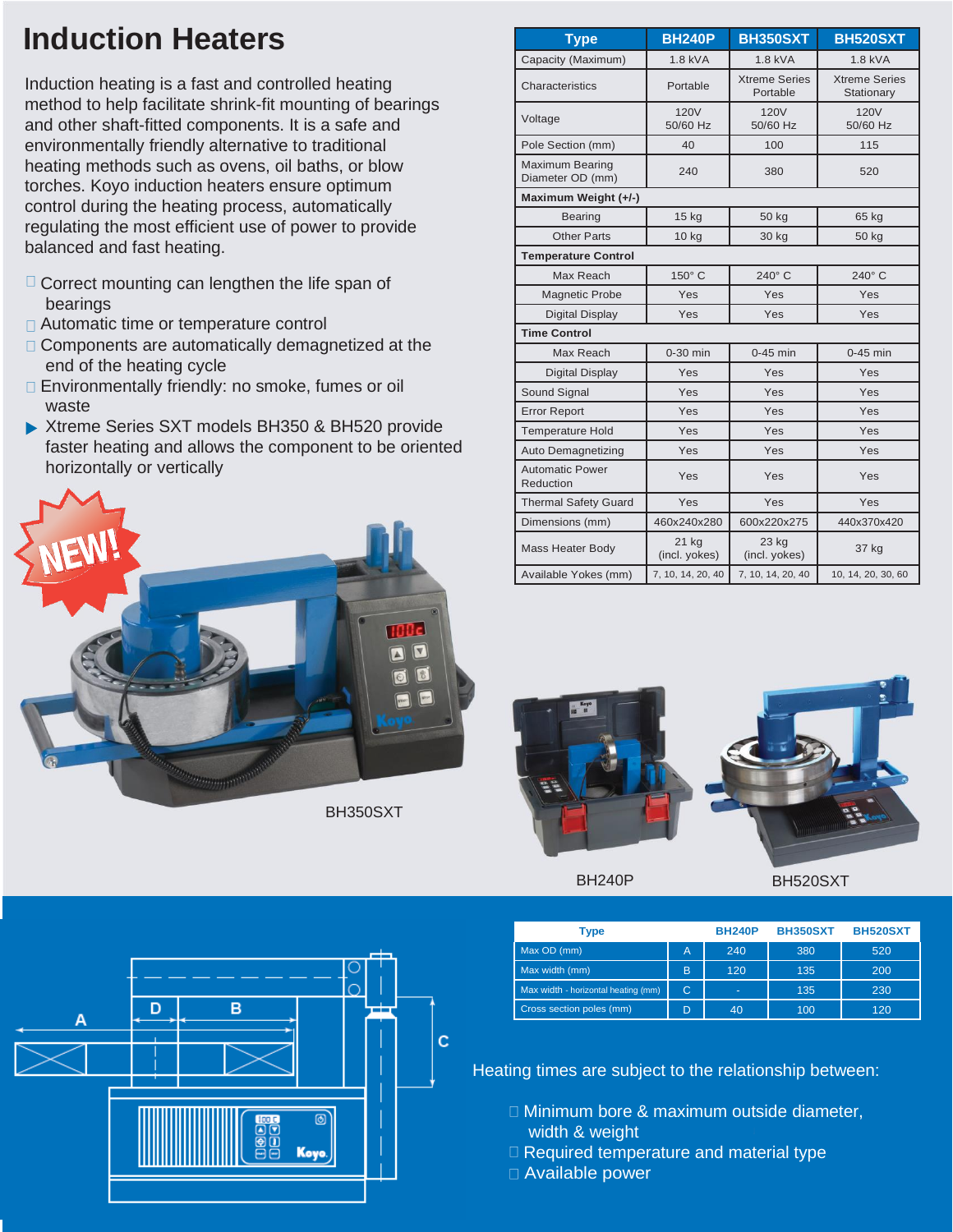

## **Mounting Tool Kits**

Practical mechanical mounting set for safe, precise and quick mounting of bearings, bushings, sealing rings, cam wheels and pulleys. The set consists of a dead-blow hammer, 3 aluminum sleeves and a set of 39 plastic collets (rings).

The impact resistant plastic collets support the inner and outer rings when mounting, preventing metal to metal contact and possible damage to the bearing rings and shaft.

- □ Safe, precise, and fast mounting
- □ Prevents metal to metal contact
- $\Box$  For bearings with bore diameters of 10 60mm





Select the correct collett size and sleeve using the chart above. The bearing must be at a right angle to the shaft. In addition, the shaft should be slightly lubricated.

Apply mounting force to the bearing by placing the fitting tool impact ring and sleeve against the bearing or component and use the hammer (or a press) to advance the bearing to it's proper location on the shaft or in the housing.

Do not apply a sleeve to the outer raceway when mounting on a shaft, or to the inner raceway when mounting into a housing.

#### NEVER mount a bearing by striking it directly with a hammer